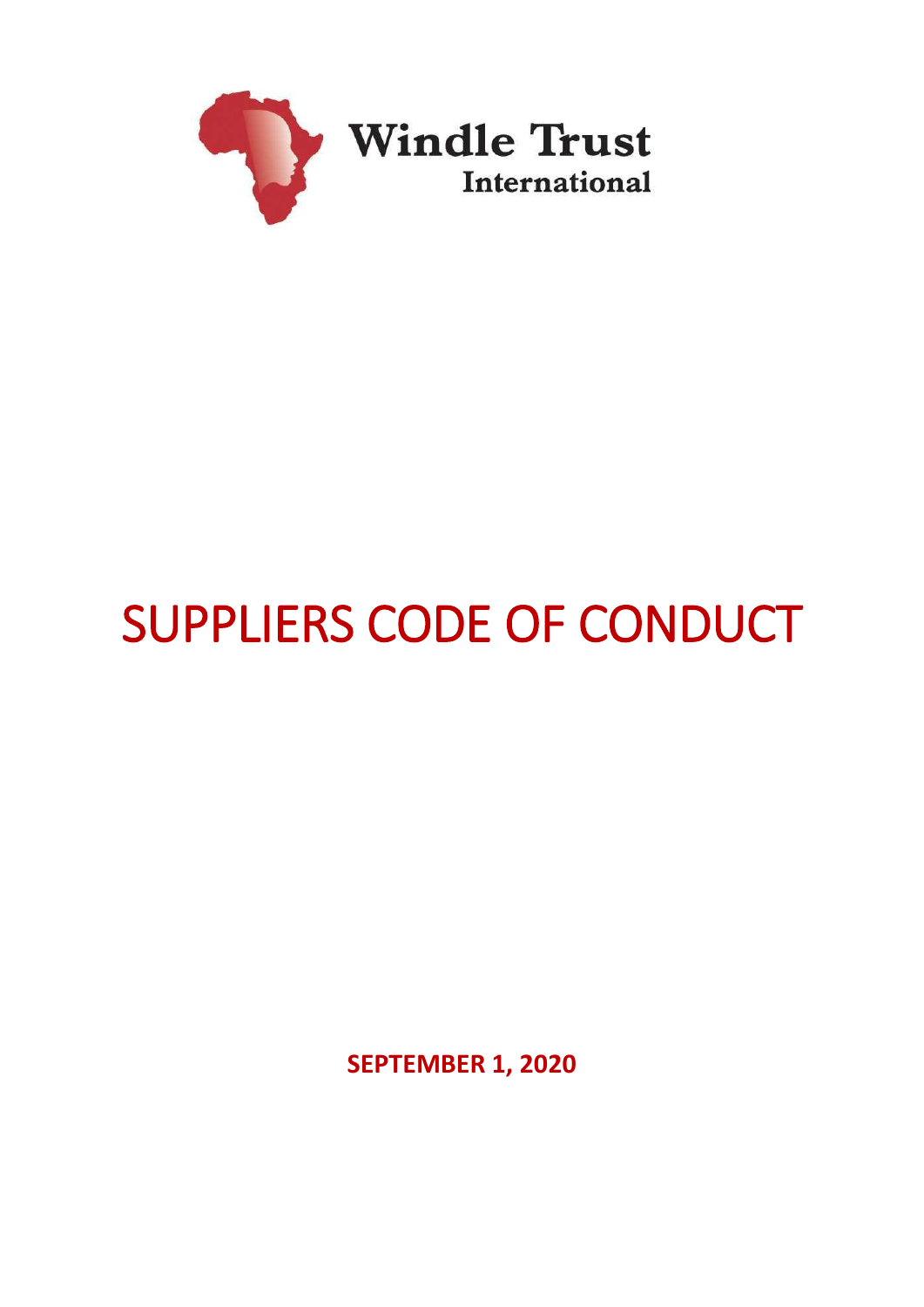# Table of Contents

| 3.0 The principles outlined in this Code of Conduct represent the minimum standards |  |
|-------------------------------------------------------------------------------------|--|
|                                                                                     |  |
|                                                                                     |  |
|                                                                                     |  |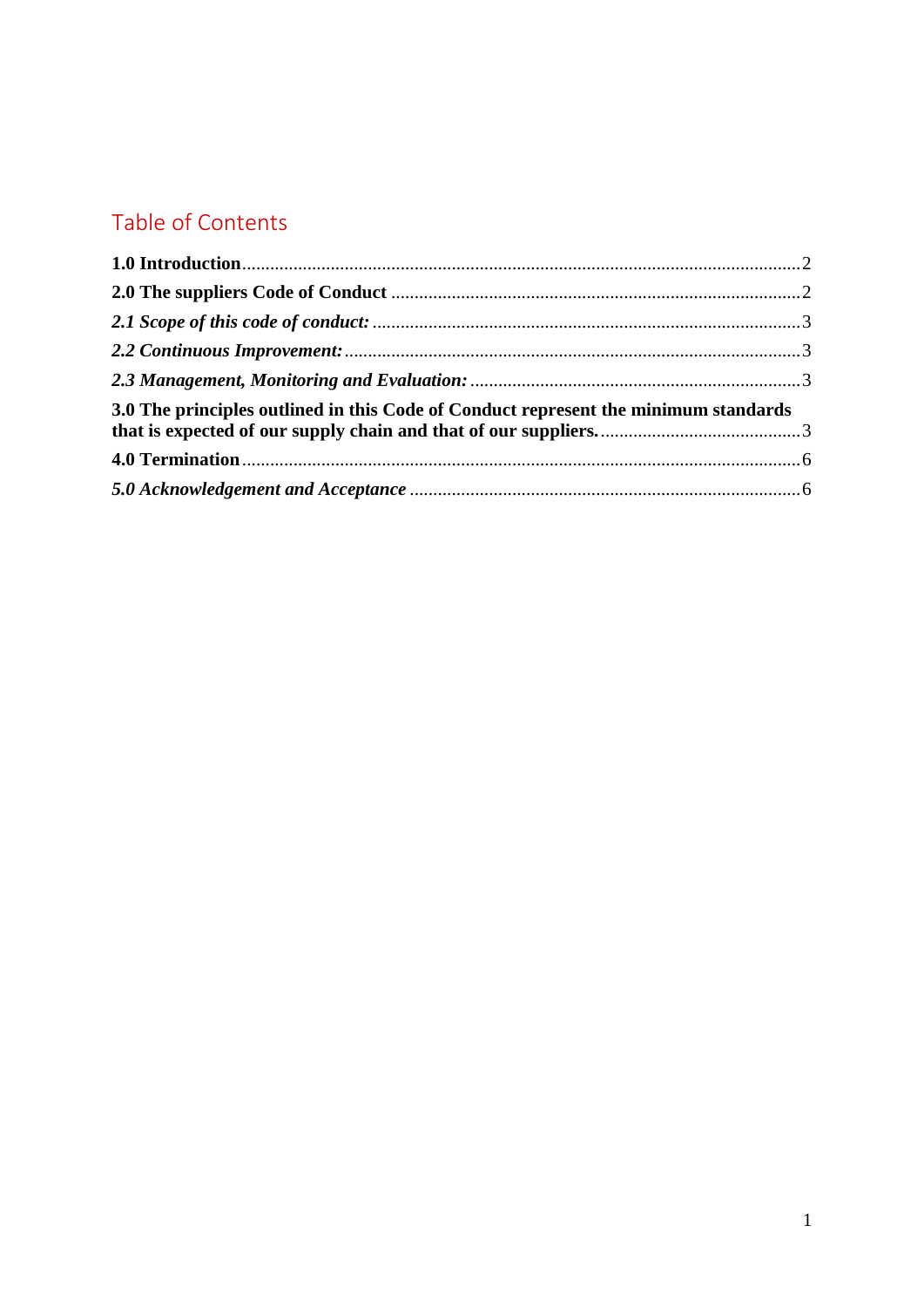#### <span id="page-2-0"></span>**1.0 Introduction**

Windle Trust International's work is the legacy of Dr Hugh Windle Pilkington, who dedicated his life to helping people in East Africa, and refugees in particular and others affected by conflict, to secure access to education. He drew his inspiration primarily from his strong Christian faith, reinforced by academic research at Nairobi University which brought him into touch with both Kenyans and Ethiopian refugees. Dr. Hugh Windle Pilkington had a passionate belief in the value of education and worked tirelessly to provide opportunities to refugees and others excluded from schooling. In 1977 he establish Windle and after his sudden death in a road accident in 1986 the Hugh Pilkington Charitable Trust was created to take forward his work. Windle Trust International (WTI) was created as the operational arm of HPCT in 2002 and is responsible for managing programmes in UK, Sudan and South Sudan. Windle Trust International wok helps refugees and people affected by conflict to access quality and inclusive education. We are an international NGO with over forty years of experience, and our independent members are based in and operate across East Africa including Kenya, Uganda, Somalia with registered offices in the US and Canada.

As the Windle family of Trusts, we together empower refugees and people affected by conflict and marginalisation to achieve their academic potential, and contribute to sustainable development, by providing access to quality education and training. From managing primary schools to providing higher education scholarships to postgraduate level and offering vocational training, we support our beneficiaries to succeed at every educational level.

Windle Trust International (WTI) is committed to the highest standards of social and environmental responsibility and ethical conduct. Our suppliers are expected to operate in accordance with the principles in this Supplier Code of Conduct and in full compliance with all applicable laws and regulations at international and national levels. In addition all our suppliers are required to sign safeguarding and conflict of interest policies.

#### <span id="page-2-1"></span>**2.0 The suppliers Code of Conduct**

Windle Trust International (WTI) is committed to Sustainable Development throughout the entire value chain of our operations. With this we expect our suppliers to agree and comply with our Suppliers Code of Conduct. As Supplier, WTI expects them to ensure that the practices and principles outlined in our Suppliers Code of Conduct are followed throughout their supply chain.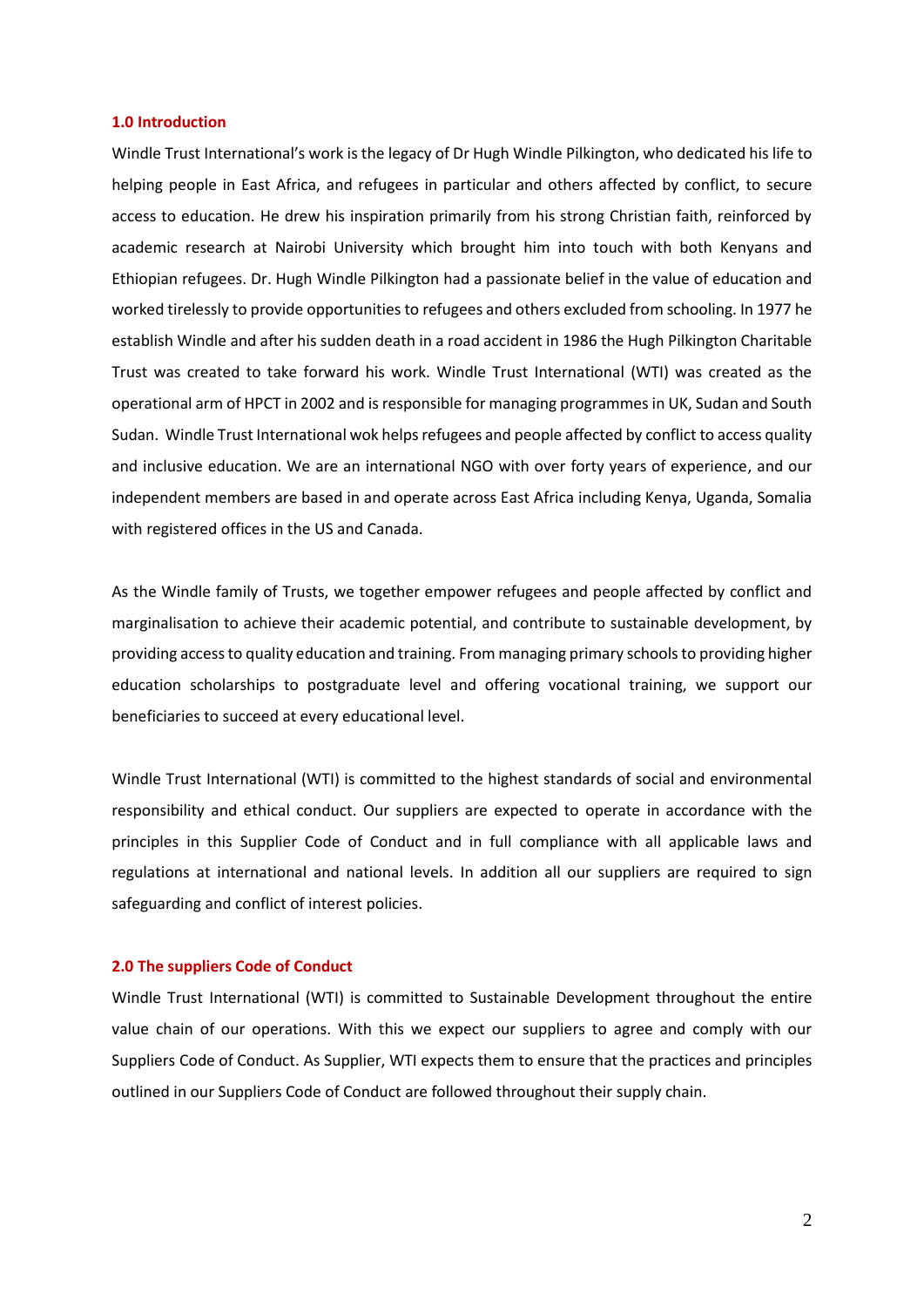# <span id="page-3-0"></span>*2.1 Scope of this code of conduct:*

This Suppliers Code of Conduct specifies the minimum standards expected of all suppliers WTI within their sphere of influence, WTI also encourages suppliers to apply these minimum standards to their subcontractors and sub-suppliers. Furthermore, we also encourage suppliers to strive to live up to both international, national and industry best practices.

# <span id="page-3-1"></span>*2.2 Continuous Improvement:*

Windle Trust international expects compliance with the Code of Conduct for Suppliers, but recognises that embracing these fundamental principles is a dynamic rather than static process and encourages suppliers to support our mission through a never ending search to improve working conditions. In order to demonstrate and communicate work and improvement toward the principles, Windle Trust international employees and its suppliers are expected to refer to the Suppliers code of conduct in every work aspect and identify areas necessary for improvement.

# <span id="page-3-2"></span>*2.3 Management, Monitoring and Evaluation:*

Windle Trust international through its supplier relationship management system is to ensure that the Suppliers Code of Conduct is well known and understood by its employees responsible in the supplier relation management and its suppliers. Windle Trust international or a third party assigned by Windle Trust international may review or conduct onsite audits to assess the supplier's status and progress towards the principles.

This code of conduct is based on the following internationally recognised standards and Windle encourages its suppliers to be familiar with them:

- The United Nations' Global Compact [\(www.unglobalcompact.org\)](http://www.unglobalcompact.org/)
- The Universal Declaration of Human Rights [\(www.un.org/en/universal-declaration-human](http://www.un.org/en/universal-declaration-human-rights/)[rights/\)](http://www.un.org/en/universal-declaration-human-rights/)
- The International Labour Organization's Declaration on Fundamental Principles and Rights at Work (www.ilo.org/declaration/info/publications/WCMS)
- The United Nations Convention Against Corruption [\(www.unodc.org/unodc/en/corruption/\)](http://www.unodc.org/unodc/en/corruption/)

<span id="page-3-3"></span>**3.0 The principles outlined in this Code of Conduct represent the minimum standards that is expected of our supply chain and that of our suppliers.**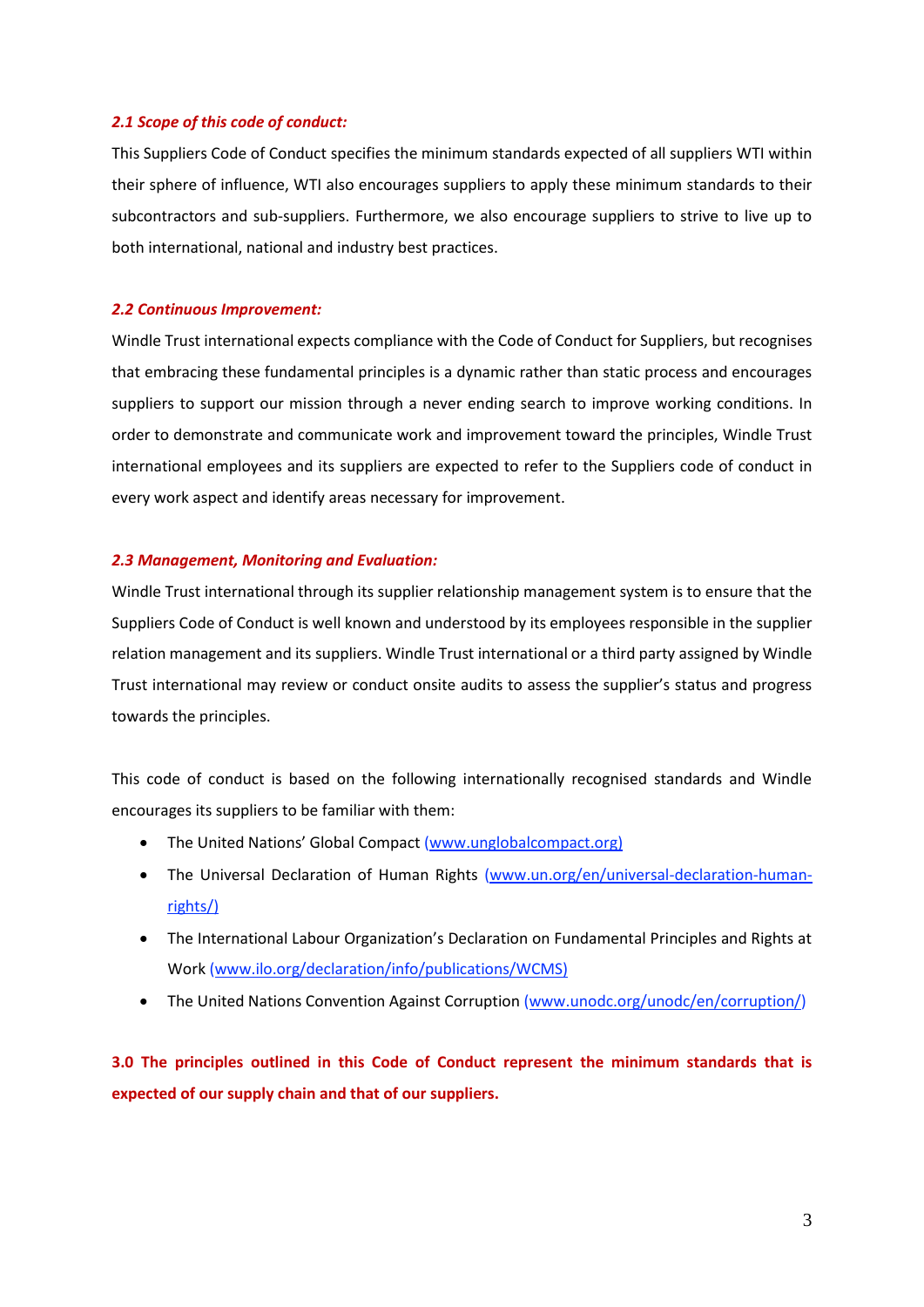#### *3.1 Respect Laws, Rules and Regulations*

Windle Trust International expects suppliers to always comply with relevant regulatory requirements at international, national and local level in all of their business and operations.

#### *3.2 Uphold Human Rights*

Windle Trust International passionately upholds fundamental human rights as set out in the UN Universal Declaration of Human Rights. We require suppliers to treat their employees and stakeholders with fairness, respect, and dignity and comply with all relevant legislation, regulations and directives.

# *3.3 Labour*

We expect our suppliers to:

- a) **Forced labour:** Protect their employees from any form of forced or compulsory labour
- b) **Freedom of Association:** WTI suppliers should recognise that their employees have the right and are free to establish worker associations to defend their interests and to bargain collectively, as well as to protect those workers from any action or other form of discrimination related to the exercise of their right to organize, to carry out trade union activities and to bargain collectively
- c) **Child labour:** Prohibit any form of child labour in their business operations consistent with the International Labour Organisation's (ILO) core labour standards and the UN Global Compact principles. According to South Sudan Labour Act **a child** is any one below 18 years of age and are not eligible for any employment that may affect their health and moral values.
- d) **Discrimination:** Protect employees from discriminatory practices based on race, colour, age, gender, sexual orientation, ethnicity, disability, religion, political affiliation, union membership, national origin, or marital status in hiring and employment practices such as applications for employment, promotions, rewards, access to training, job assignments, wages, benefits, discipline, and termination.
- e) **Working hours:** Comply with all applicable working hour requirements as established in law 8 hours per day and any over time assignment must be calculated compensated.
- f) **Working conditions:** Provide employees with a safe working environment and comply with all applicable laws and regulations regarding working conditions.
- g) **Compliance to legal laws:** Comply with all other applicable labour laws of the country, legal laws always take precedents of the applicable laws.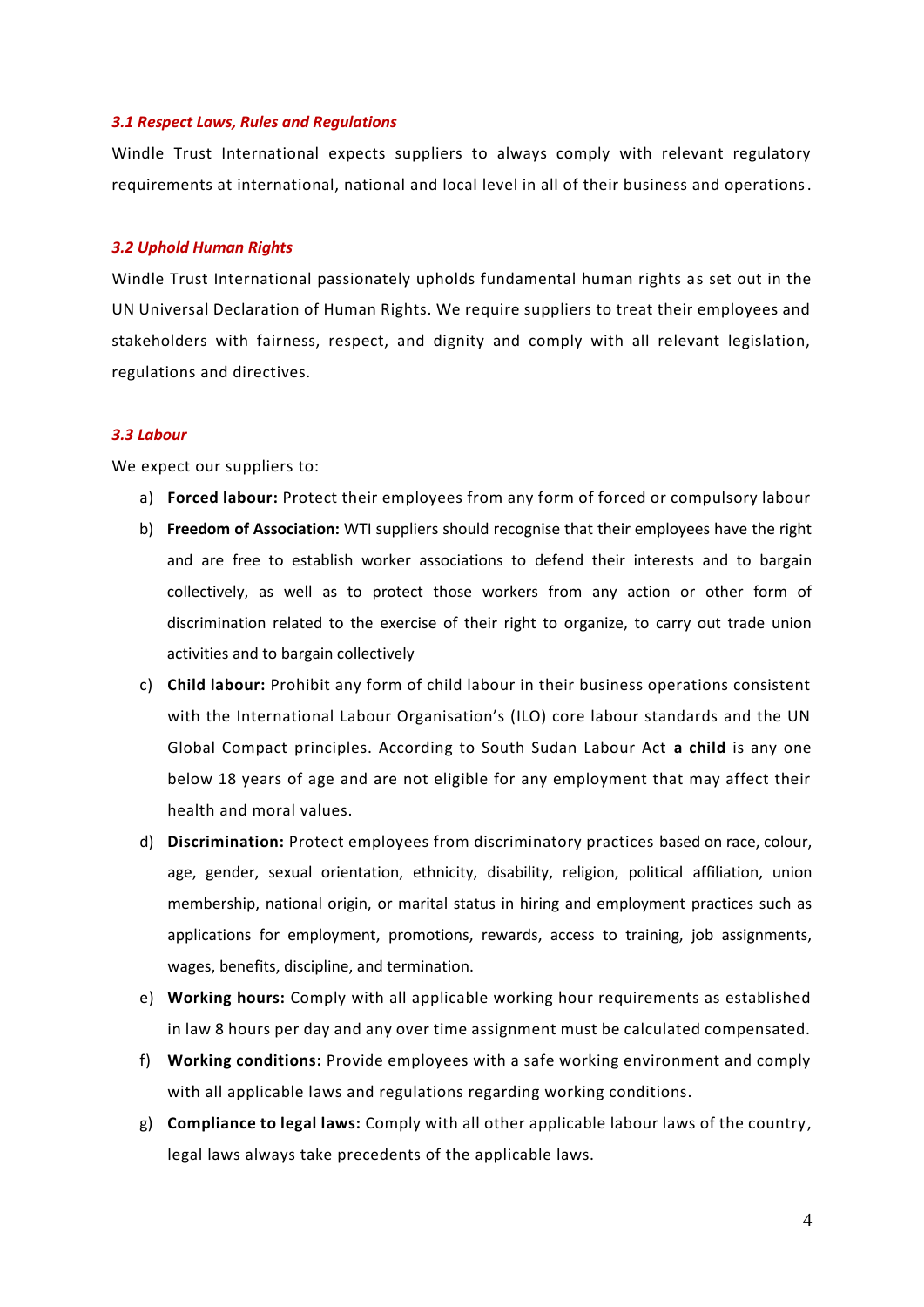#### *3.4 Ensure Health & Safety laws are upheld*

Windle Trust International expects our suppliers to follow all relevant laws and regulations in the country of operation to ensure a safe and healthy workplace. Suppliers should strive to implement recognised management systems and guidelines such as the *ILO Guidelines on Occupational Safety and Health***.**

# *3.5 Act with environmental responsibility*

WTI recognises that the effects of climate change are a major concern for the communities we support and are likely to have an increasingly negative impact on refugees, communities affected by conflict and those who have been marginalised. We expect our suppliers to minimise their environmental impact in their business and operations, including:

- a) Complying with applicable environmental laws, regulations and standards
- b) Demonstrating a clear understanding of the environmental risks, impacts and responsibilities associated with the products and services they provide.
- c) Having in place an effective environmental policy, statement or programme to mitigate these risks and impacts.
- d) Demonstrating commitment to reducing their negative environmental impact.

Encouraging the development and use of environmentally friendly technologies and practices.

# *3.6 Act with integrity*

WTI will ensure all suppliers sign our safeguarding, conflict of interest, code of conduct and Fraud and Corruption policies in addition to this supplier code of conduct. WTI will do background checks on all suppliers and only enter into and sustain relationships with suppliers who known to act with a high degree of integrity. This includes demonstrating:

- a) **Integrity and honesty**, constantly striving to uphold the highest standards of ethical practice.
- b) **Adherence to laws and regulations**.
- c) **Declaring conflict of interests.** Suppliers should not engage in any undertakings that may constitute an actual or apparent conflict of interest with Windle. Suppliers should disclose any situation that may appear to be a conflict of interest. This can include disclosing if a Windle representative has an interest or economic tie with the supplier.
- d) **Not offering gifts or hospitality.** Suppliers should not offer Windle employees gifts or any other kind of personal benefit resulting from the relationships with the suppliers.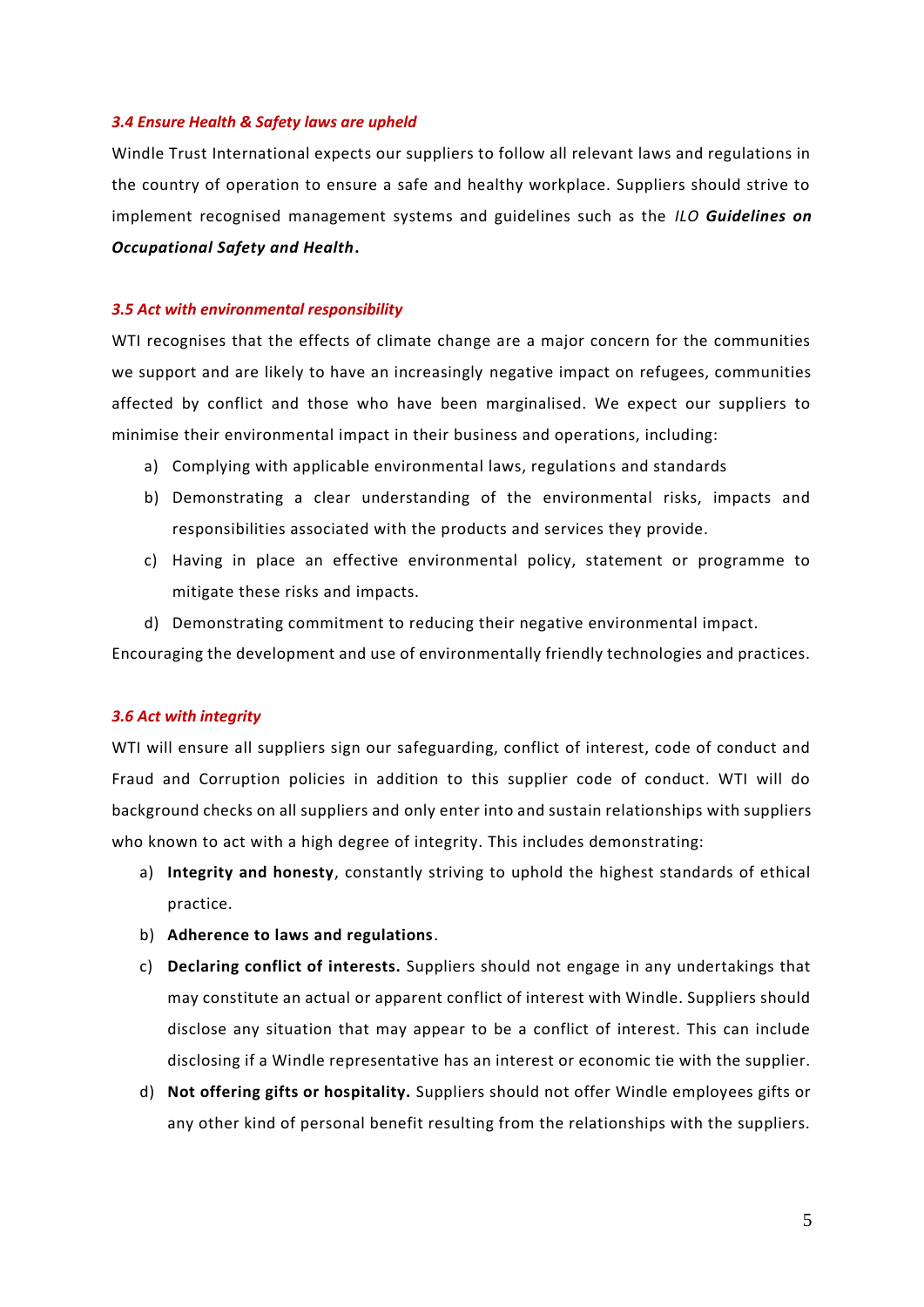e) **Confidentiality.** Suppliers will safeguard and make only appropriate use of confidential information received from Windle in the course of their business together. They should protect any information, data, or intellectual property from unauthorised access or misuse.

# *3.7 Audit*

Windle Trust International shall be entitled to audit the supplier and subcontractors in order to verify whether they meet their obligations with regards to this code of conduct. The right to audit comprises the suppliers operations at all their locations, including the operations of subcontractors at all their locations. This entitlement includes the audit of all aspects of the supplier's and its contractors' processes related to the obligations under the Agreement. The supplier will cooperate in the audit and the audit preparations and shall ensure that its subcontractors cooperate and participate, and shall make available and give access to all information required to conduct the audit.

#### <span id="page-6-0"></span>**4.0 Termination**

Breach of this Supplier Code of Conduct is considered a material breach of the Agreement between Windle and the supplier.

#### <span id="page-6-1"></span>*5.0 Acknowledgement and Acceptance*

This is to certify that I have fully read WTI's Supplier's Code of Conduct. Having fully read and understood it, I hereby commit myself and my company to serve this Code of Conduct and to fully comply with all of its principles. I also certify that I am authorised by my company to sign and accept this document on its behalf.

**\_\_\_\_\_\_\_\_\_\_\_\_\_\_\_\_\_\_\_\_\_\_\_\_\_\_\_\_\_\_\_\_\_\_\_\_\_\_\_\_\_\_\_\_\_\_\_\_\_\_\_\_\_\_\_\_\_\_\_\_\_\_\_\_\_\_\_\_\_\_\_\_\_\_\_\_\_\_\_\_\_\_**

**\_\_\_\_\_\_\_\_\_\_\_\_\_\_\_\_\_\_\_\_\_\_\_\_\_\_\_\_\_\_\_\_\_\_\_\_\_\_\_\_\_\_\_\_\_\_\_\_\_\_\_\_\_\_\_\_\_\_\_\_\_\_\_\_\_\_\_\_\_\_\_\_\_\_\_\_\_\_\_\_\_\_**

**\_\_\_\_\_\_\_\_\_\_\_\_\_\_\_\_\_\_\_\_\_\_\_\_\_\_\_\_\_\_\_\_\_\_\_\_\_\_\_\_\_\_\_\_\_\_\_\_\_\_\_\_\_\_\_\_\_\_\_\_\_\_\_\_\_\_\_\_\_\_\_\_\_\_\_\_\_\_\_\_\_\_**

**\_\_\_\_\_\_\_\_\_\_\_\_\_\_\_\_\_\_\_\_\_\_\_\_\_\_\_\_\_\_\_\_\_\_\_\_\_\_\_\_\_\_\_\_\_\_\_\_\_\_\_\_\_\_\_\_\_\_\_\_\_\_\_\_\_\_\_\_\_\_\_\_\_\_\_\_\_\_\_\_\_\_**

**\_\_\_\_\_\_\_\_\_\_\_\_\_\_\_\_\_\_\_\_\_\_\_\_\_\_\_\_\_\_\_\_\_\_\_\_\_\_\_\_\_\_\_\_\_\_\_\_\_\_\_\_\_\_\_\_\_\_\_\_\_\_\_\_\_\_\_\_\_\_\_\_\_\_\_\_\_\_\_\_\_\_**

### **Supplie name:**

**Address and contact:**